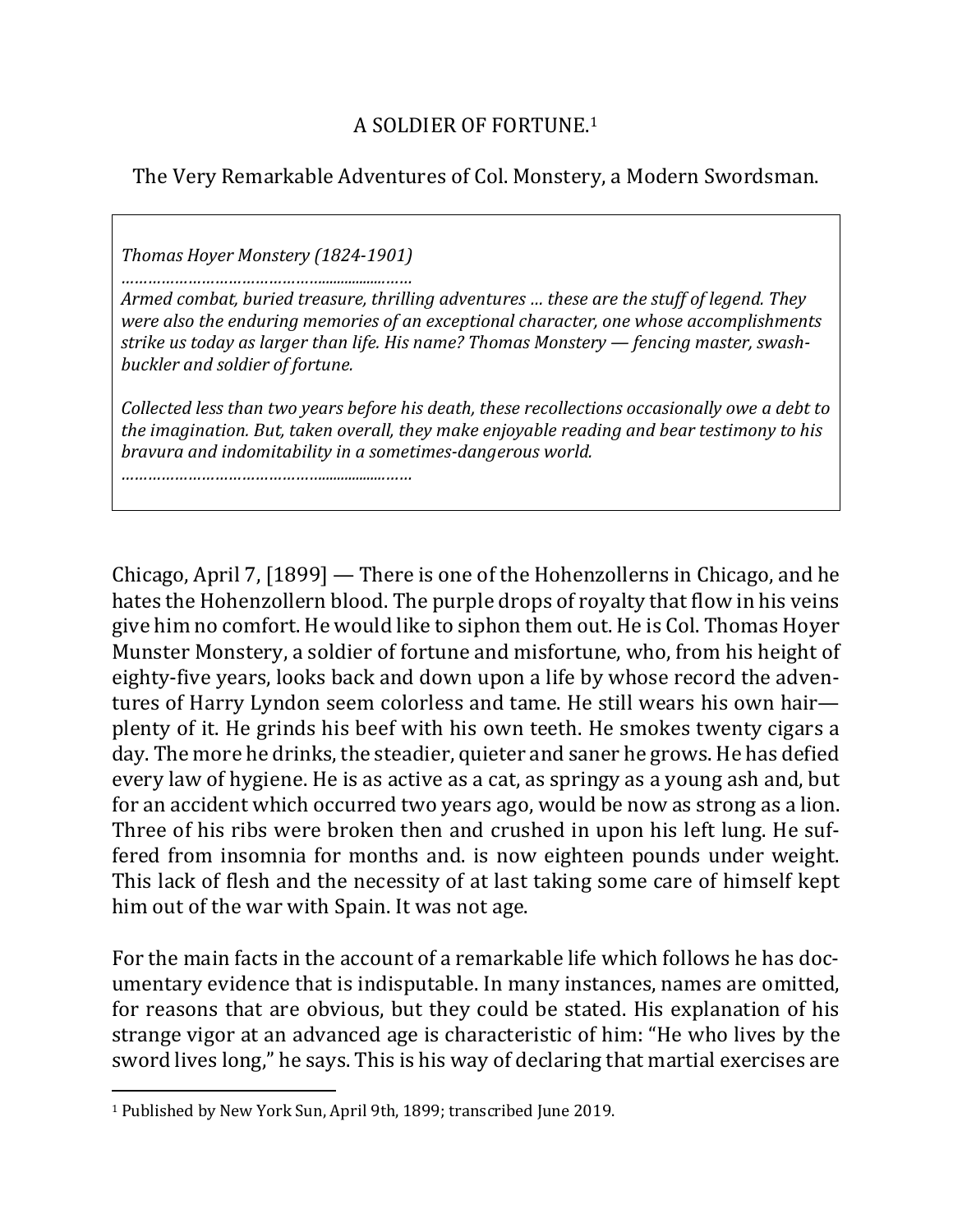the most healthful of all. For nearly seventy years he has been one of the chief *maîtres d'armes* of three continents. He is a *chevalier d'escrime*. There is nothing of the saber, rapier, and broadsword that he does not know. Literally, the "sweet white weapon" has been a staff of life to him. He has carved out three fortunes with it. It gives him bread today. One of his latest pupils, Francis Wilson, is to take part in a benefit performance to be held at the Grand Opera House soon. The money will go toward easing the later years of the old fighter. Teaching the rapier to the men of the theatre has been part of his business for more than half of a century. One of his earlier pupils was the elder Davenport, as were Forrest and Junius Brutus Booth, whom he still affectionately calls "June." Edwin Booth came later. John Wilkes Booth he never taught. That ill-fated and brilliant man got his sword instruction from his father.

Col. Monstery has been principal or second to fifty-three duels. He has been principal in twenty-three. Reference is here made to regularly arranged affairs of honor. Of impromptu combats he has had so many that he has forgotten dozens. He declares that he has never killed a man in a duel, although one of his opponents died from the effects of the wounds. Man of blood, as he is, he says that this is a comfort to him. He is 5 feet 11 inches tall and, when in perfect condition, weighs 154 pounds. He has been one of the strongest men of the century. His shoulders are broad, his chest deep, his flanks thin, his arms long and knotted with muscle. As. a fencer he has been noted not only for the lightning quickness of his lunge, but also for the phenomenal distance he covers when extended. This quality has saved his life a hundred times. He is not an advocate of any particular school, and says that the Italian and French methods do not differ materially, except that the Italian swordsmen are always better trained and therefore, more apt to be successful. He advocates rather a high guard and believes more in attack than defense. "Alexandre Dumas was a great man," he says, "but he knew little of the sword. Tales of his heroes standing with back to a wall and defeating six or eight opponents are nonsensical on their face. A swordsman, no matter what his skill, can successfully engage many men only by a display of superior activity. He must leap here and there. He must advance and retreat. He must circle and dodge and swerve like a bird in flight. His endeavor must be to engage one of his adversaries at a time and to put them out of the combat successively. How can he do this while glued to a wall?"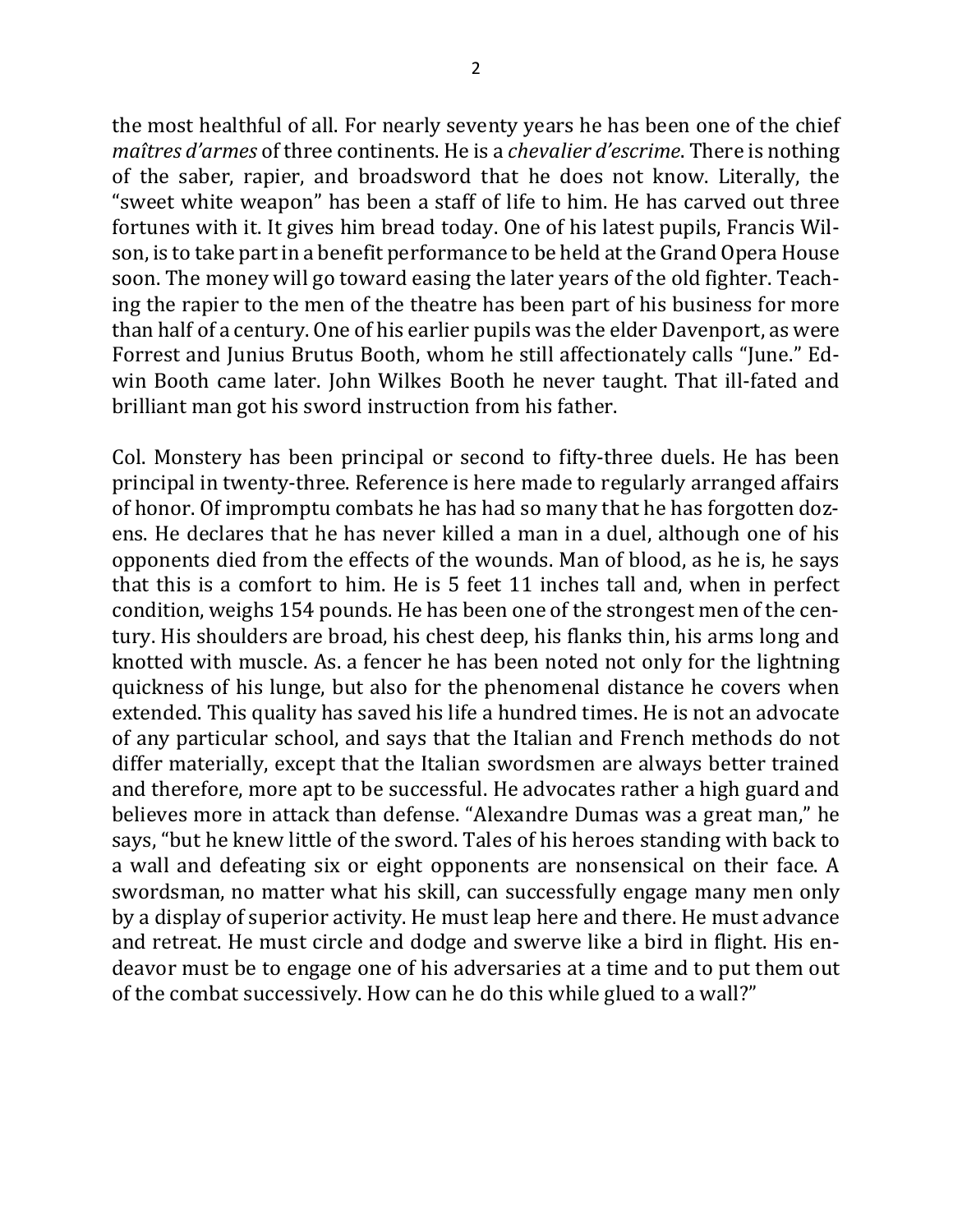#### A GLIMPSE OF TRAGEDY.

The mother of Thomas Hover Munster Monstery was a Prussian lady of wealth and position. Her mother was Sophia Anekarstrom, a Swedish beauty, who became the morganatic wife of Frederick William of Prussia. Sophia Anekarstrom was a first cousin of that Anekarstrom who slew Gustavus III of Sweden at a masquerade ball. The family was proscribed and Sophia went to Prussia with her parents. Monstery's father was a Dane of rank. He was the descendant of an Irishman who fled to Denmark after the battle of the Boyne. The name originally was Munster. The Danish Monstery held a position at the Copenhagen court of which he was deprived for dueling. In punishment he was made Governor of the little island of Santa Cruz [St. Croix], in West Indian waters. He left his post in 1812 and came to the United States. His son was born in Baltimore in 1814. The parents went back to Denmark when he was 4 years old and separated there. It was some old trouble connected with the morganatic wife business. Monstery thinks that there must have been a fight of some kind when he was taken from under his father's care, because his only recollection of that parent is of him standing erect, with his nightshirt bloodstained at the breast. He cannot say that there was a sword in the elder Monstery's hand, but he thinks there was. After that his mind goes back to a sort of dungeon, in which he, a child of less than 6 years, was kept. It had a high-grated window and stone walls. They used to feed him on bread sprinkled with sugar when he was good, and he is passionately fond of this confection today. In fact, for eighty years he has eaten no other form of dessert. He remembers then being with his mother in a handsome house in Copenhagen, a house kept in a style befitting her wealth. At 12 yeas of age his studies were broken off by the explosion of some fireworks, ignited in honor of the visit of the Grand Duke Constantine of Russia. The boy's eyes were badly injured, and he went to sea in the Danish navy for three years. When 15 years old, in Rio de Janeiro, a negro insulted him and was stabbed in the body. This was the first blood shed by him in anger. He got back home and quit the sea for a time.

At the age of 18, his eyes still troubling him, he was sent to Stockholm and became a pupil in the establishment of Dr. Linge, inventor of the Swedish movement system, Swedish massage and a very brilliant and effective style of swordplay, which, Monstery says, is the frame upon which all modern fencing hangs. Here in three years he became noted for feats of strength and for preternatural skill with the rapier, time and again defeating all comers of all nationalities in the public assaults held under Linge's direction. Of his life in Stockholm and his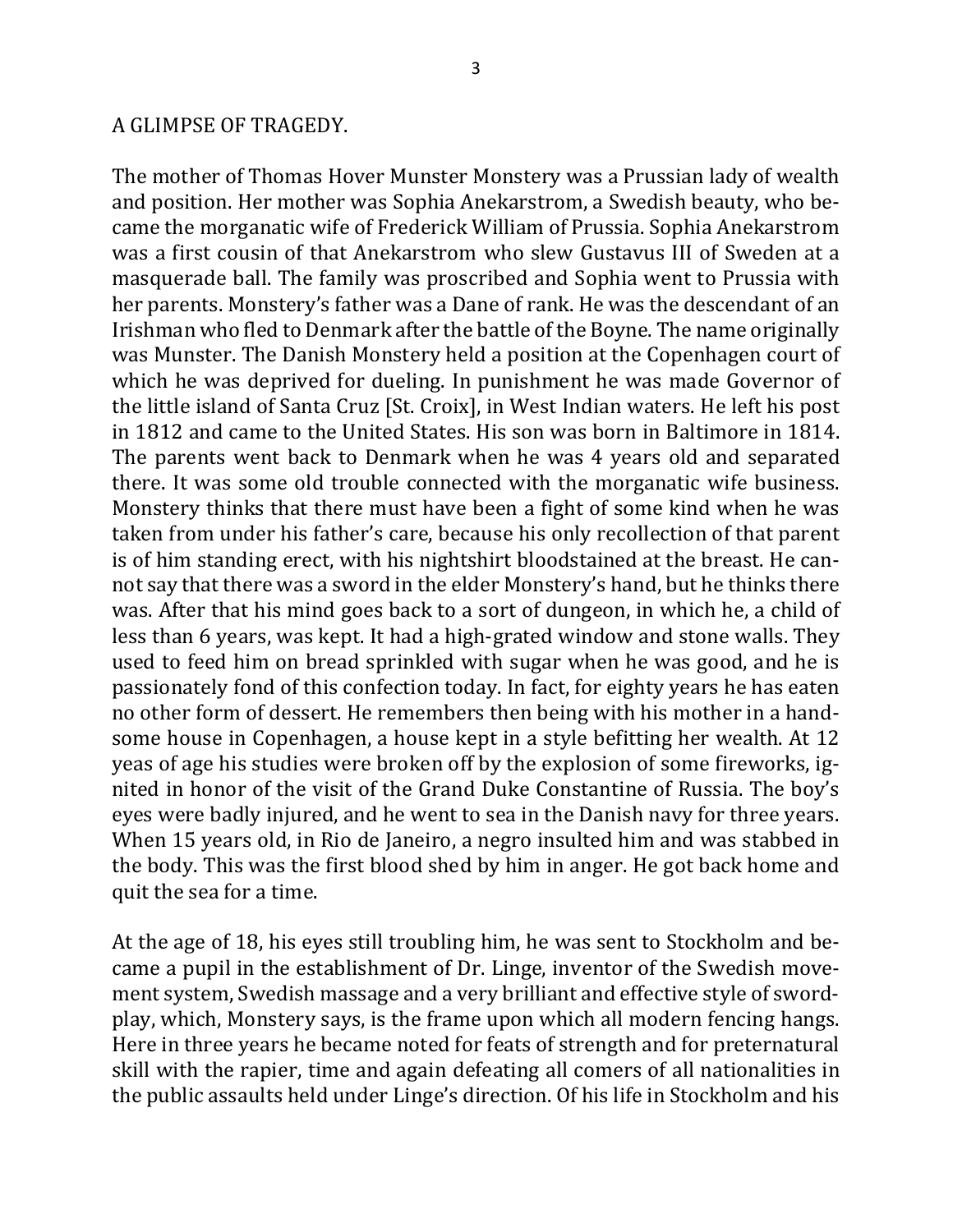tutelage there, he says that upon a naturally rugged and active frame it superimposed a set of muscles nearly as strong as those of a horse and as flexible as a watch spring.

#### AN ADVENTURE IN RUSSIA.

Bearing excellent letters of introduction from high Danish officials, he went to St. Petersburg when 22 years old and became sword-master to Constantine, the Grand Duke. His reputation as the strongest man in Europe had preceded him, and he found his hands full of combat and trials of muscular force. He was commanding officer of the Grand Duke's bodyguard. To uphold the honor of the royal household, he fought not only champion after champion from the nations to the south and west of the Czar's dominions, but also the strong and fierce men from all of the thousand wild tribes under the autocrat's sway. In the far northern capital he had adventures innumerable, some hard and some soft. A magnificent establishment had been given to him and a commensurate salary. He was rapidly growing rich when his lucky star went behind a cloud. Among the young noblemen about the palace was Ivan Orloff, son of a Prince. He and Monstery, both young, daring and expert, became inseparable. Orloff had an affair with a woman of the court whose husband was an official of power. During its progress Monstery stood on guard. One night the alarm was given. Lights flashed through the palace suddenly and the rush of heavy feet sounded in the corridors. Orloff had been betrayed by a serf employed as a body servant. The pair fled. Orloff slid in safety to the ground from the third story by clasping a water pipe. Monstery leaped straight out into the dark and struck the frozen ground on his back. He was picked up as a dead man. He was unconscious for twelve days, and when his senses returned he found himself exiled from Russia.

Having plenty of Russian money, Monstery spent one winter in Copenhagen and then did the grand tour for the second time, omitting St. Petersburg, however. He traveled from capital to capital, gaining a little, making love a little, and fighting a good deal; an errant man of the sword, not seeking trouble, but not avoiding it. He went to Berlin. There he sought an audience with the monarch and presented papers establishing his pretension to Hohenzollern blood. He was kindly received, though he was not greeted by the title of "cousin," and returned to his hotel much flattered. He was sitting in his room that night, dreaming of rapid advancement in the Prussian Army, when an officer tapped at his door. Behind him was a file of soldiers. Monstery was hurried to a closed carriage and taken to the fortress of Spandau. There he was kept closely confined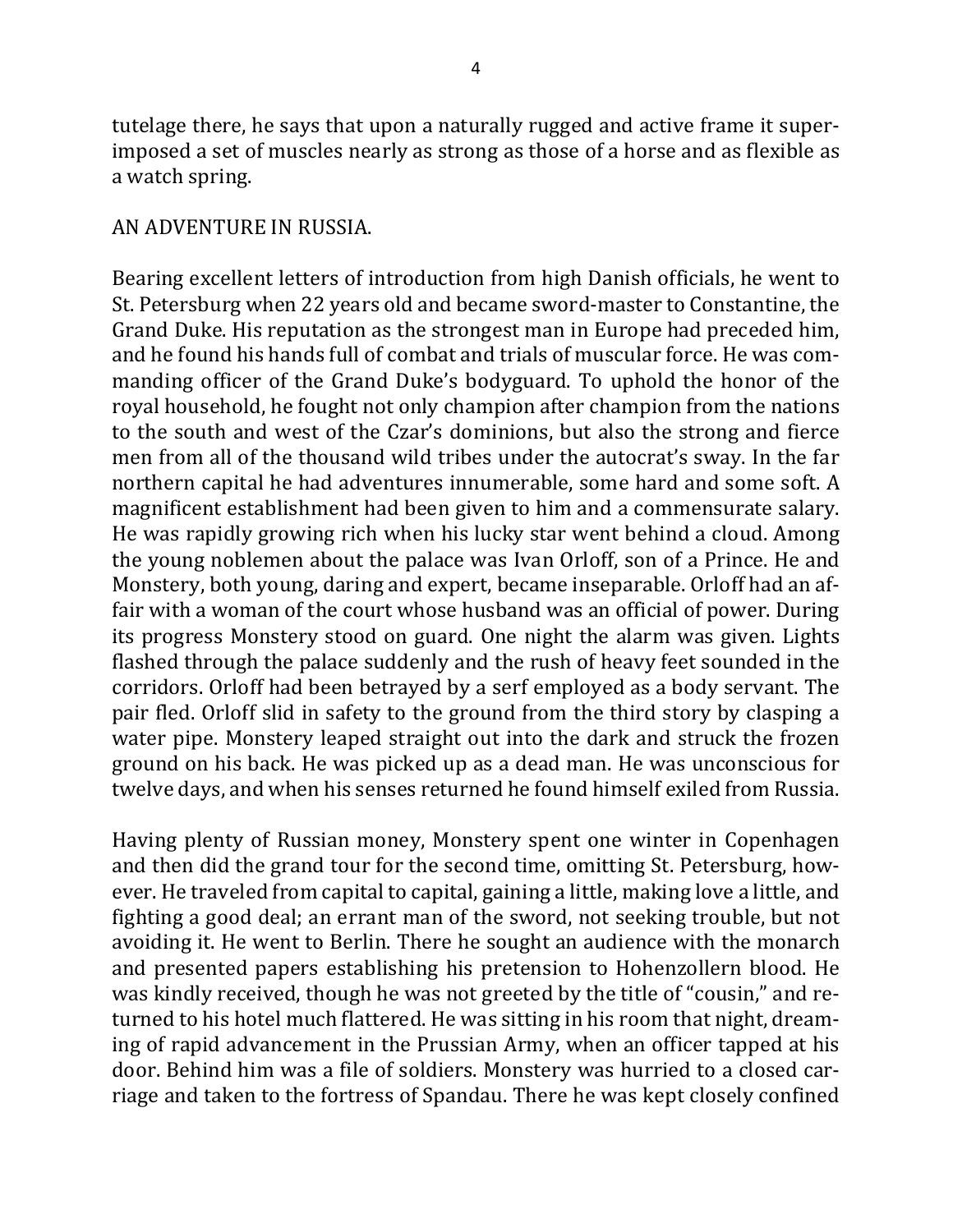for months, his only amusement being swordplay with the officers of the garrison, who, he says, fenced in a heavy, slow German fashion and made very poor sport, indeed. He does not know why he was set free finally, but thinks that the tears of his mother and her prayers to her royal kinsman effected his release. At any rate, he was set across the frontier with an injunction never to return, and he never did.

## HIS FIRST DUEL.

In 1844 he found himself again in Copenhagen, and here occurred his first duel, fought not from a desire to demonstrate superiority or to uphold the honor of his nation, but in bitter hatred. In the city was a Dane of high social position named Charles Hansen. He had money, youth, good looks, bravery and great skill with weapons. He and Monstery became intimate. Hansen was infatuated with a woman, who bled him and made love to his friend. That caused jealousy, then wrath, then insult, and, of course, the crossed swords on the sward. The men were nearly matched in strength, but not in skill. Hansen was an expert man-at-arms, but he had not fought in every country of the Continent and against men of all Continental races. He had insisted upon the use of the triangular sword as a weapon with which Monstery was presumably not so familiar as himself, but he was disarmed at the fifth pass. His sword fell with its handle near his feet. The victor, forbearing to pierce him as he stood unarmed, turned with a smile to his second and waited for the customary declaration that the disarmed man must be adjudged to have received every courtesy. As he stood so, Hansen stooped suddenly, seized the sword and plunged it into Monstery's body, just under the right armpit. The weapon entered to a depth of four inches, making the small but dangerous wound for which this sword is noted. The soldier of fortune fell, as if struck by lightning. Monstery was in bed five and onehalf months. When he got out he was broken in purse, weak and dispirited.

He stayed about the city for a few days, rapidly regaining strength, and had made up his mind to go once more upon his travels when the event occurred which altered all the course of his life. He had decided to re-enter Germany, and on the night before his intended departure was sitting in a restaurant, his back to the door and some wine on the table in his front. As he fingered the glass absently and wondered into what strange field he was next to be projected, he felt himself seized by the hair. His head was jerked violently back, and, looking up, he saw Hansen towering over him.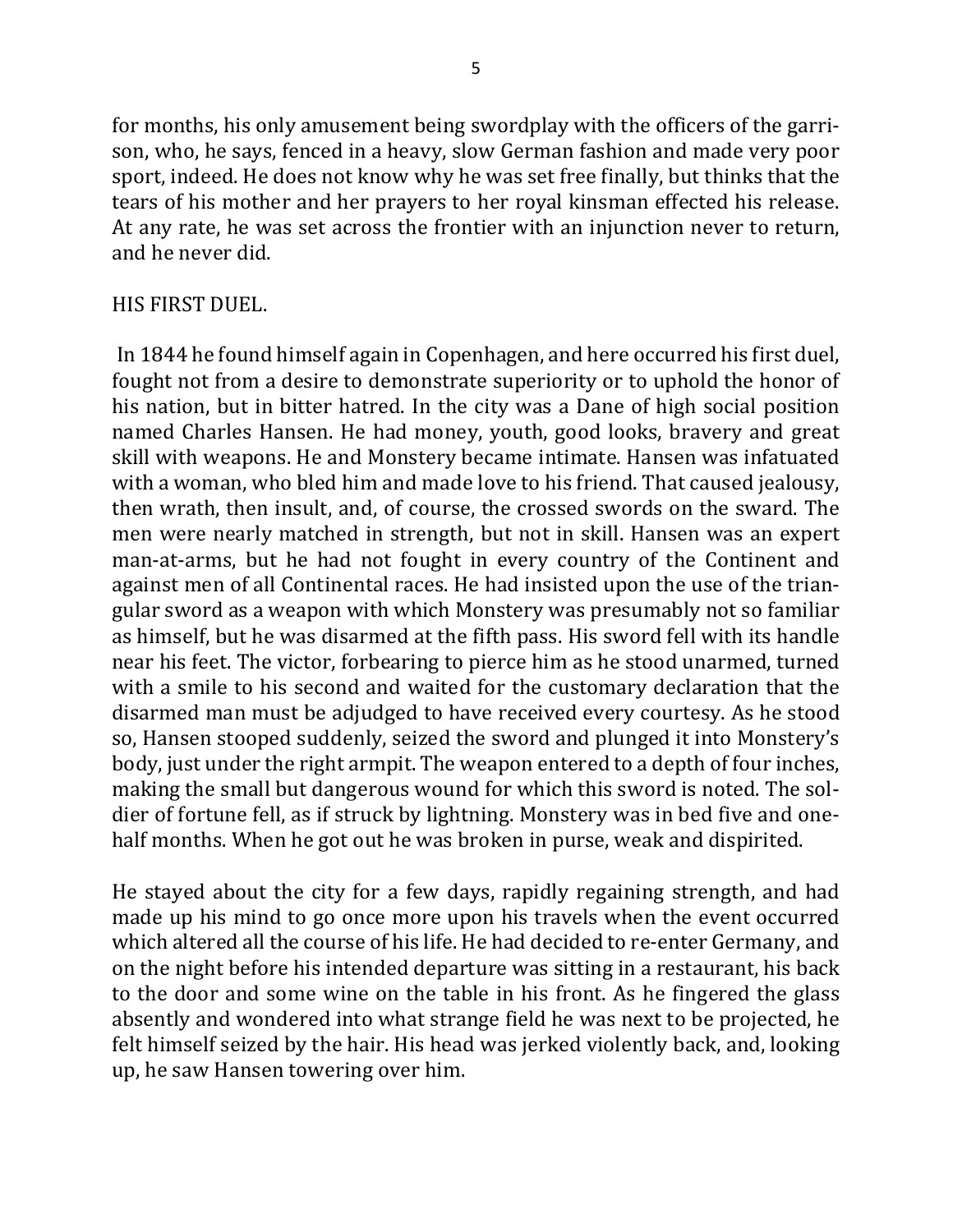"Not dead yet?" asked his foeman, and struck him a powerful blow in the face.

Monstery twisted himself around, seized the wine bottle and felled Hansen to the floor. Believing his skull to have been crushed by the blow, and intent only on escaping, he leaped through the window, carrying the sash with him, and started rapidly down the street. He was pursued, and, looking back, saw Hansen, with a companion, staggering in his wake. He waited for them. A parley ensued, and it was determined that the duel should be repeated. Monstery found a second without difficulty, and next morning they met. This duel was held within fifteen feet of the elder Monstery's grave. Monstery fenced with his left hand, his right being still incapacitated from the stab of months before. The combat lasted for more than an hour. Monstery was repeatedly wounded, but not seriously. Hansen suffered as much or more. At last, the latter, bleeding from nineteen flesh wounds, fainted from loss of blood. Monstery, certain that his foeman had expired, made all possible haste to Hamburg, fearing that his life would pay the forfeit in Copenhagen. Hansen lingered on for two years, a mere wreck, and died at last from his injuries.

### SOME LITTLE WARS.

In Hamburg, Monstery passed these two years in abject poverty. Often a crust of bread made his sole meal in the twenty-four hours. His strength kept up wonderfully, but he could find no employment and lacked the means to go elsewhere. There were no wars going on; he had been able to gain no bookish education because of his defective eyes, and suicide was constantly in his thoughts. He was rescued at last by a sculptor named Brock, a Dane and a friend of his mother, who had been requested to keep a lookout for him and had spotted him at last, a forlorn, unkempt figure, on the bench of a little public garden. With plenty of food and good clothing Monstery's spirits revived. Sitting in the little garden one day, he opened a German newspaper and read of the Texan war of independence and the resulting troubles between the United States and Mexico. He saw that a conflict was inevitable, was joyed by the prospect of fighting for his native land, and started for America.

At Washington, Monstery had an audience with the President, showed him papers proving that he had held the rank of Colonel in the Imperial Guards of Russia, and begged for service. He was told that he might raise a battalion if he chose. He found that he was regarded as a foreigner, in spite of his American birth, and that no one would enlist with him. He was determined to fight for the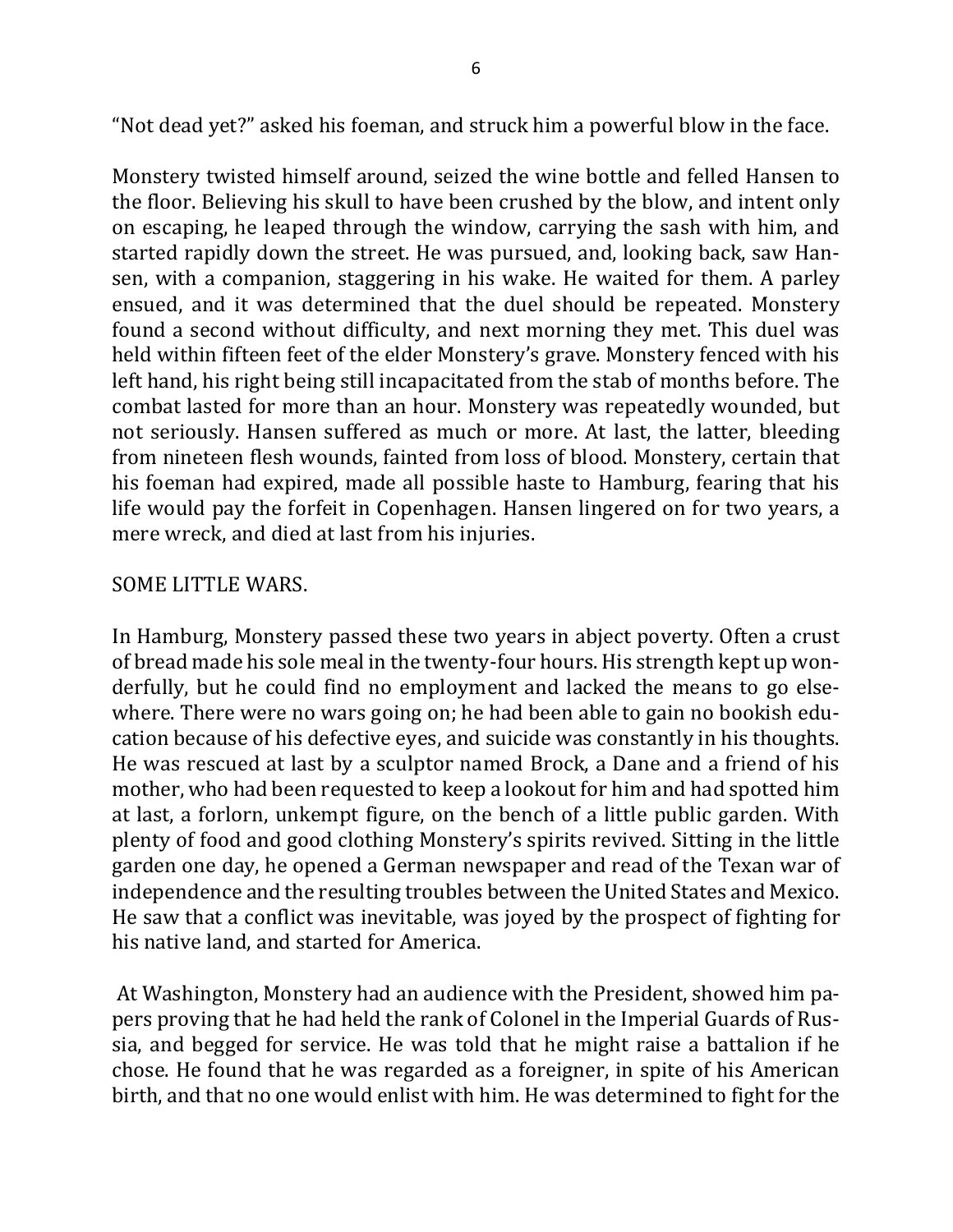country somewhere, and, somehow, he enlisted as a common sailor in the United States Navy. He was examined for physical fitness in a ship's cabin, and, when stripped, astonished the surgeon by grasping a huge table by one leg with one hand and holding it out at arm's length. Being as a common sailor assigned to the *Vixen*, he was at the bombardment and fall of Tuxpam. Later he was in a fight at Tabasco. The rations he describes as being simply horrible. They proved too much for him, and he was invalided to Portsmouth, N. H.

Getting out of the Portsmouth Hospital, he went into the cigar business in Philadelphia and made some money. In 1849 he found himself again in New Orleans and started for Santa Fe, on his way to San Francisco. Instead, he reached Nicaragua. There was a revolution in progress, of course, and, equally of course, he went into it. He does not remember the names of the contestants or upon which side he fought. He says that he is satisfied, however, that he was on the side of the Liberals as opposed to the Conservatives or clergy. He is satisfied of this because, in all of the dozens of Central and South American wars in which he has been a participant, he was always against the Church. Near Nicaragua one day, in a desperate fight in which he was doing the usual yeoman service for the patriot whose name he has forgotten, he was cracked on the head with a musket butt. When he came to, the field was deserted. He did not know which side won, and does not know now. Blood was running from his ears, and he started to discover a doctor. He did not succeed, but after a day of travel found himself in a little town on the coast. Here he met an Italian, who agreed to operate under his direction. A poniard was run through the back of Monstery's neck and a piece of linen shirt inserted, forming a sort of seton. For fourteen months the seton did its work of suppuration, but brain fever was averted.

He went to Cuba with the expedition of Narciso Lopez, gave fencing lessons in Baltimore and took part in a war in the United States of Colombia. José Maria Melo was dictator, and Monstery fought for him because he was a Liberal. The Liberals were scattered and the heads of Melo and his new friend rolled loosely upon their shoulders. Disguised, they made their way to the coast. There Monstery smuggled Melo on board a British vessel, which put to sea. For himself he found a vessel sailing northward. Nursing two saber slashes, one on the head, the other on the arm, he reached New York eventually.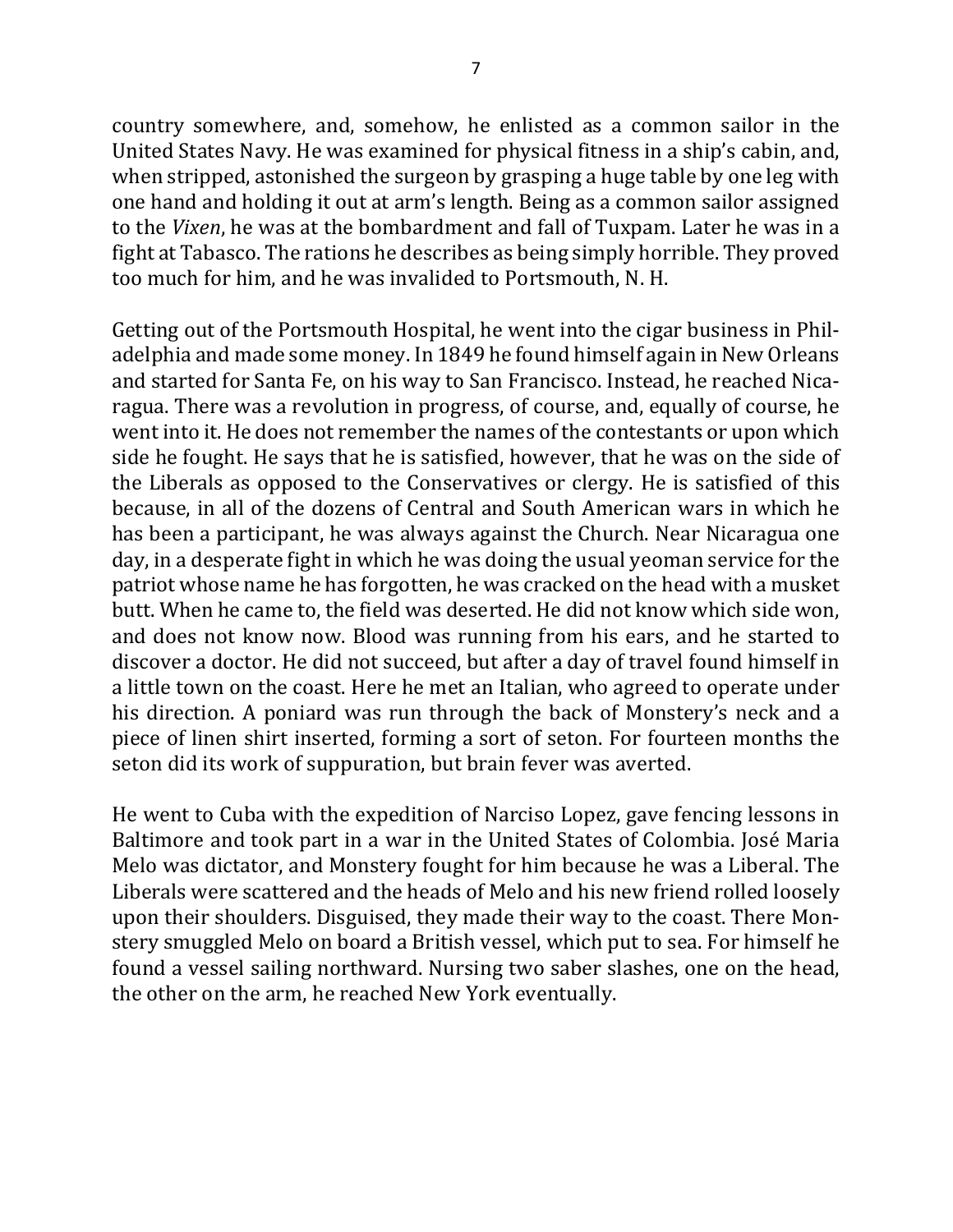#### PROOFS OF HIS SKILL.

In Copenhagen, in 1855, Monstery saved the life of the Spanish Chargé d'Affaires, who sent him to Madrid. There he was asked to give some evidence of his skill. He announced a challenge to meet anyone desirous of obtaining fame with any weapon known to man. There were many replies, and, in consequence, Monstery fought with sabers, rapiers, broadswords, foils, knives and lances. "The Spaniard," he says, "is the world's greatest enthusiast in all weapons that shine. He has no use for firearms, though his personal bravery compels him to face them when necessary." As he was successful in all his encounters he became the rage, and adventure after adventure followed in rapid succession. Three months after his arrival in Madrid the office of "Military Instructor to the Government" was created for him, and he was sent to Cuba to give lessons to the soldiers there. He landed at Puerto Principe [present-day Camagüey] with 70 ounces of gold in his pockets and his credentials. As he entered the door of the Governor's palace he saw a long table piled high with glittering pieces, and behind the gold was a man dealing monte. It was a feast-time and the custom in Cuba then to run a monte game at the entrance to the palace. Monstery walked to the table and bet his seventy ounces on the queen. He lost, and a moment afterward entered the Governor's presence penniless, save for the diamonds he wore. 

After some months in Puerto Principe he was transferred to Havana, then one of the gayest capitals in the world. It was a life of labor with the sword, gambling, hard drinking, love making and dueling. He was once more on the high road to wealth when he fell a victim to treachery. Under pretense of bleeding him for a fever, a barber, bribed by a rival, severed a tendon of his right arm, and the best Havana physicians assured him that he would be a cripple for life. He sat himself down and patiently began work on his injured arm. Grasping his wrist with his left hand, he moved it backward and forward for hours every day. He used to wake in the night, turn upon his side and work on. it. The result of this was that in six months the arm, barring a slight temporary slowness, was as good as new.

Having nothing to do in Cuba, he listened to Baron Carl von Wetholz, a German of education and bravery, who assured him that the people of Honduras were ripe for revolution, needed only a leader and pined for annexation to the United States. At the head of fifty-four men, well-armed, they landed at Truxillo. There was no opposition and neither were there enthusiastic crowds to welcome the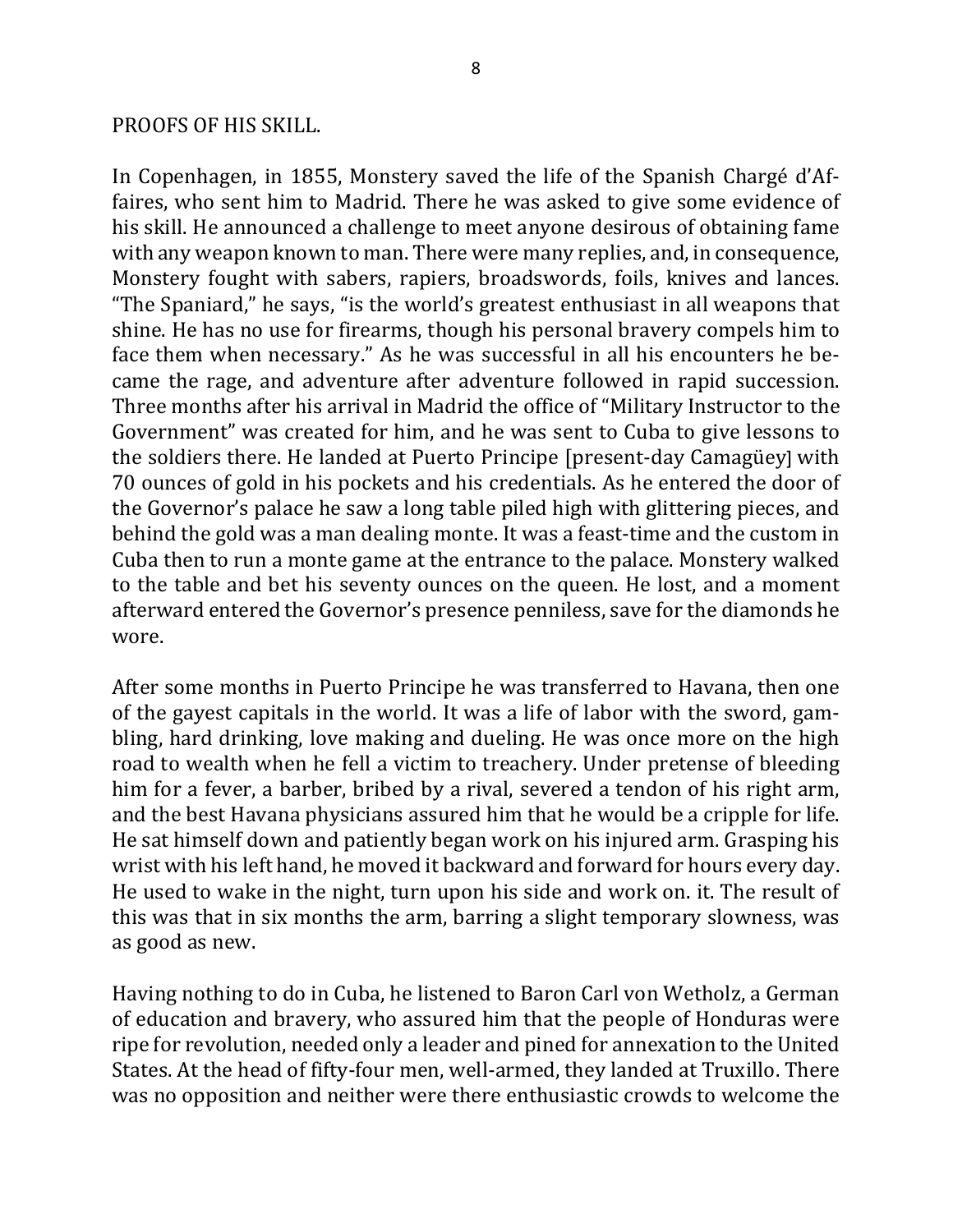deliverers with open arms. The people took their arrival quietly, went inside their houses and closed and locked the doors. The filibusters were left standing in deserted streets, at a loss what to do.

"I began," says Monstery, "to smell a mouse. The boats which had brought us, however, had set sail immediately. We could not escape to sea and it was best to make a bad bargain as good as possible. I found a deserted castle on a hill and housed the men in it. Next morning, we were summoned to surrender by a large force of sandaled ragamuffins, headed by a magnificently caparisoned Spanish officer. I went out to talk to them and assured them that we were peaceable miners, come to the country to prospect for gold, of which we had heard much. That tale was received with credulity, so far as my companions were concerned. They were ordered to get out of the country, and they got out with all speed. My trunks were broken open, however, and therein they found my commission from the Spanish government and other papers showing my military character. The officer's name was Valderrama and he put me in jail until he could hear from President Guardiola, surnamed the Butcher, who was at Tegucigalpa. I was allowed to exercise in a paved court, and at the doorway opening into this court from the street a single soldier stood guard. I approached him too closely one day and he attempted to bayonet me. I had no idea of escape, but was forced to defend myself. I took his musket from him and stunned him with my fist. At that moment eight others, armed with muskets and bayonets, sprang out of the guardhouse and attacked me. Then followed one of the fights of my life. I demonstrated there that Dumas's back-to-the-wall heroes were frauds. I would have been stuck like a pig but for the fact that I had a space in which to maneuver. They knew nothing, of course, of scientific bayonet play, and their weapons fortunately were unloaded. I had pinked two of them, broken the bayonets of three, and was nearly fainting from exhaustion when I heard a stern command behind me" 'Halt!' My opponents dropped their weapons. Turning I saw Valderrama who was standing in the doorway an interested spectator of the bout from the beginning. He approached me and looked me over.

"'My God!" he said. 'Can a man learn to do that?' I told him that a sure-enough man could. He gave me my liberty at once and in return I gave him instruction.

"In a little while I was as happy as ever, the friend of all the leading citizens of the town and making much money from my pupils. Then came a gently worded request from President Guardiola that I make my appearance at Tegucigalpa. I did not understand then that the commands of this strange and ferocious man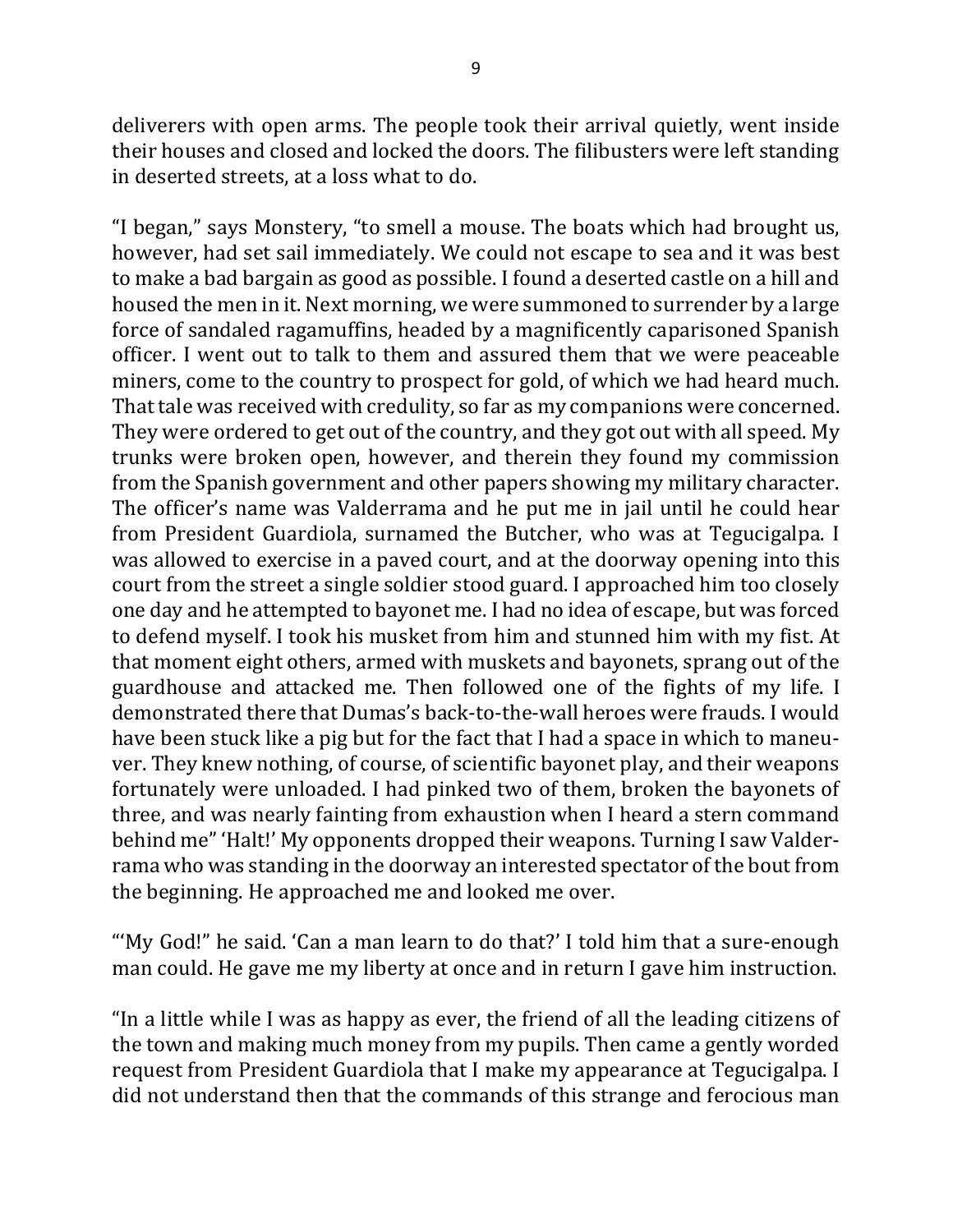were all put in the form of a soft request and I paid no attention to it, being well satisfied with Truxillo. In a month's time I earned from American Consul Purdot, with whose family I was intimate, that I was to arrested and shot by command of the Butcher. I decided to take the bull by the horns, and, loading my belongings into four narrow trunks, designed to be carried mule-back, I set out for Tegucigalpa. I reached there early in the evening. There was a banquet at the President's palace, and I presented myself, travel-stained as I was. Guardiola was a Mestizo Indian. He scowled at me and said:

"You have decided, have you, to grant our simple request? That is a good thing for you. Have some wine.'

# DUEL WITH A GIANT AND A BULL.

"I drank with him and next day was made instructor to his miserable unpaid and half-clad troops. In Tegucigalpa I was forced to make my footing good by fighting the Honduran champion. I have forgotten his name, if I ever knew it. I remember only that he was an enormous fellow, 6 feet 6 inches high, and insisted upon using a pair of tremendously long Toledo blades which belonged to him. The fight occurred in the plaza and was witnessed by 20,000 people. As I was held to be a representative of Spain, the Spanish merchants of the town bet 8,000 copper dollars on my success. These dollars were worth  $12\frac{1}{2}$  cents each in gold. They subsequently dropped to 8 cents, and the entire issue was bought up by an English syndicate, which rehabilitated the currency and made something like 100 [?] per cent on its investment. The Honduran's merit as a swordsman consisted almost wholly in strength. I disarmed him three times, making no attempt to injure him. From the thousands of his fellow countrymen fell on him a storm of appeal: 'Kill him! Kill him!' He was a giant country yokel and very naive.

"'Yes,' he said, standing with outstretched hands when disarmed for the third time. I would kill him, but he keeps knocking my sword out of my fist.' That caused a general laugh and my backers took down the money.

"One night at a banquet we were all heated with wine. Several of the Honduras gentlemen, having found that I was an American, began casting slurs upon this country, which in those times occupied a low place in the estimation of other countries. I told them that it ill became Hondurans to say things, as their nation amounted to nothing at all whatever; that they were imitators of the Spanish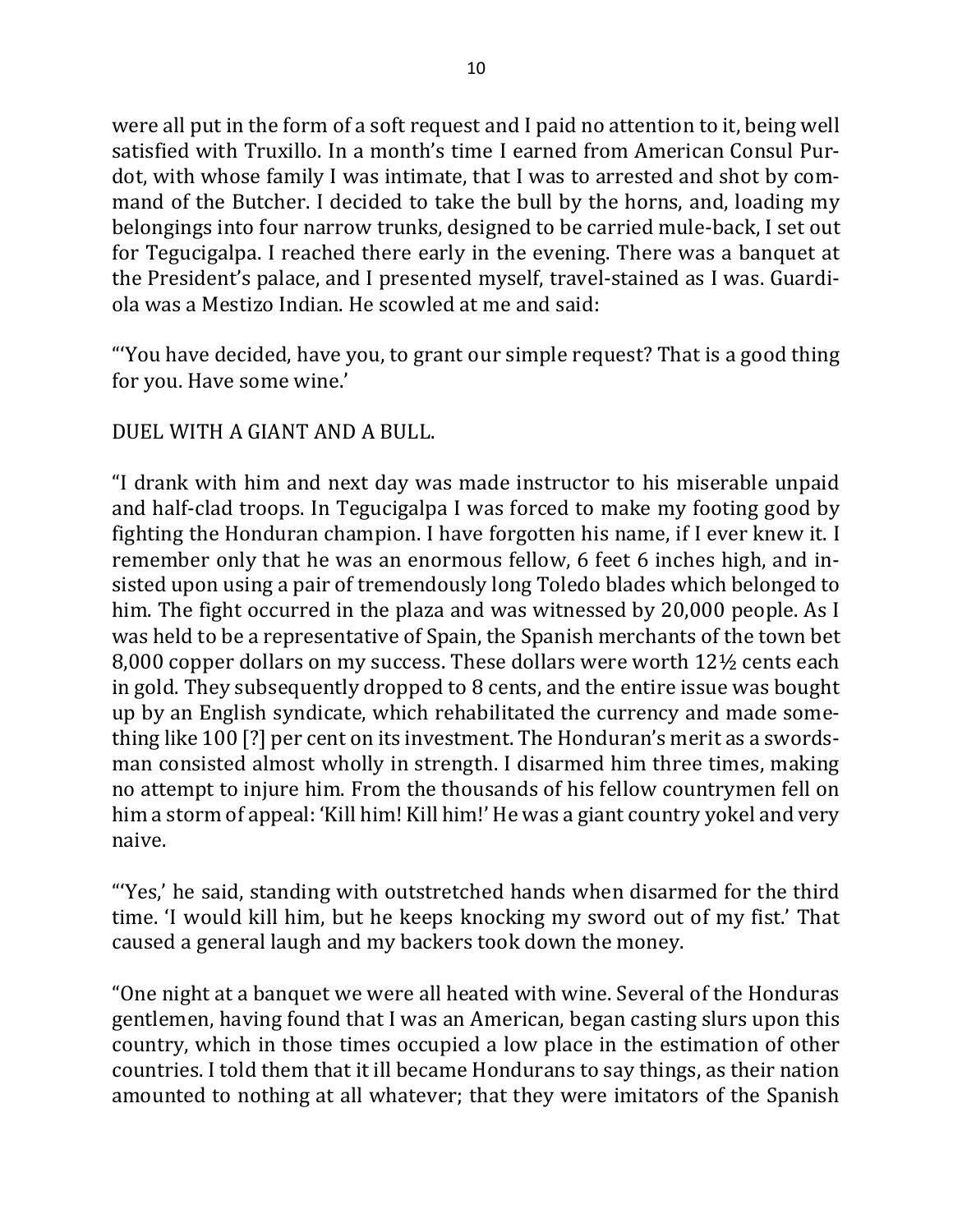and that even in their bullfights they sawed off the horns of their victims. They replied that the American did not live who dared enter the arena against a bull of temper and horns. Being full of wine myself and pot-valiant, I responded that I dared. The upshot of it was that a bet was made that I would not enter the arena a week from date against a bull of their selection. I knew nothing in the world of bullfighting, and when I waked the next morning I was a sorry man. I could not back out, however. I went to a friend, an American doctor named Wells, who had found his way to that far country, and told him my troubles. He suggested that we buy a bull and practice the matador death stroke. Bulls were \$2 each, and we bought five. Going to the suburbs we tied them, and I slew them with the straight downward thrust I had seen in the ring. In each case we cut the animal open after it fell and traced the course of the sword blade. The last bull dropped as if struck by lightning, and I found that my point had severed the cervical vertebrae just in front of the shoulder top.

"I went into the arena six days afterward and. the bull my Honduran friends had furnished for my undoing was a wonder. He was of immense size, a dark dun in color, utterly wild, and his horns had not been cut. On the contrary, their points had been filed to a needle keenness. Furthermore, he was what is known as a *buscador*, [?] or follower; that is, he was not to be diverted from his charge, but followed straight after the object upon which he had set his red vision. The peleadores, or horsemen, and the banderillos, who throw the tiny barbed flags, deserted me after the first charge and I was obliged to, enter the ring alone. Being a matador, I was on foot. Six times the bull chased me over the palings, and the last time I fell in the lap of my friend Wells, who was by no means sober. He had a six-shooter in each hand and swore that he would empty every chamber into the Hondurans if I were killed. In civilization Americans don't give a damn for one another, but in the wild places they stick together like brothers. It is very good in those places to have a friend like Wells.

"I reentered the ring for the seventh time, determined to die in my tracks before I would give another inch before the enraged animal. I had been already called a coward twenty thousand times and it angered me. As the bull came on, with head not a foot from the ground, I leaned forward and lunged with all my force. I did not know enough to leap to one side nor to withdraw my sword as the matadors sometimes do. The enormous brute stopped in his tracks, shivered and fell like some great tree. I still clung to my sword handle. and. was pulled to my knees. I did not hear a whisper of the wild shouts that rent the air, but when I rose I did hear a rapid fusillade. Looking to my left I saw Wells dancing about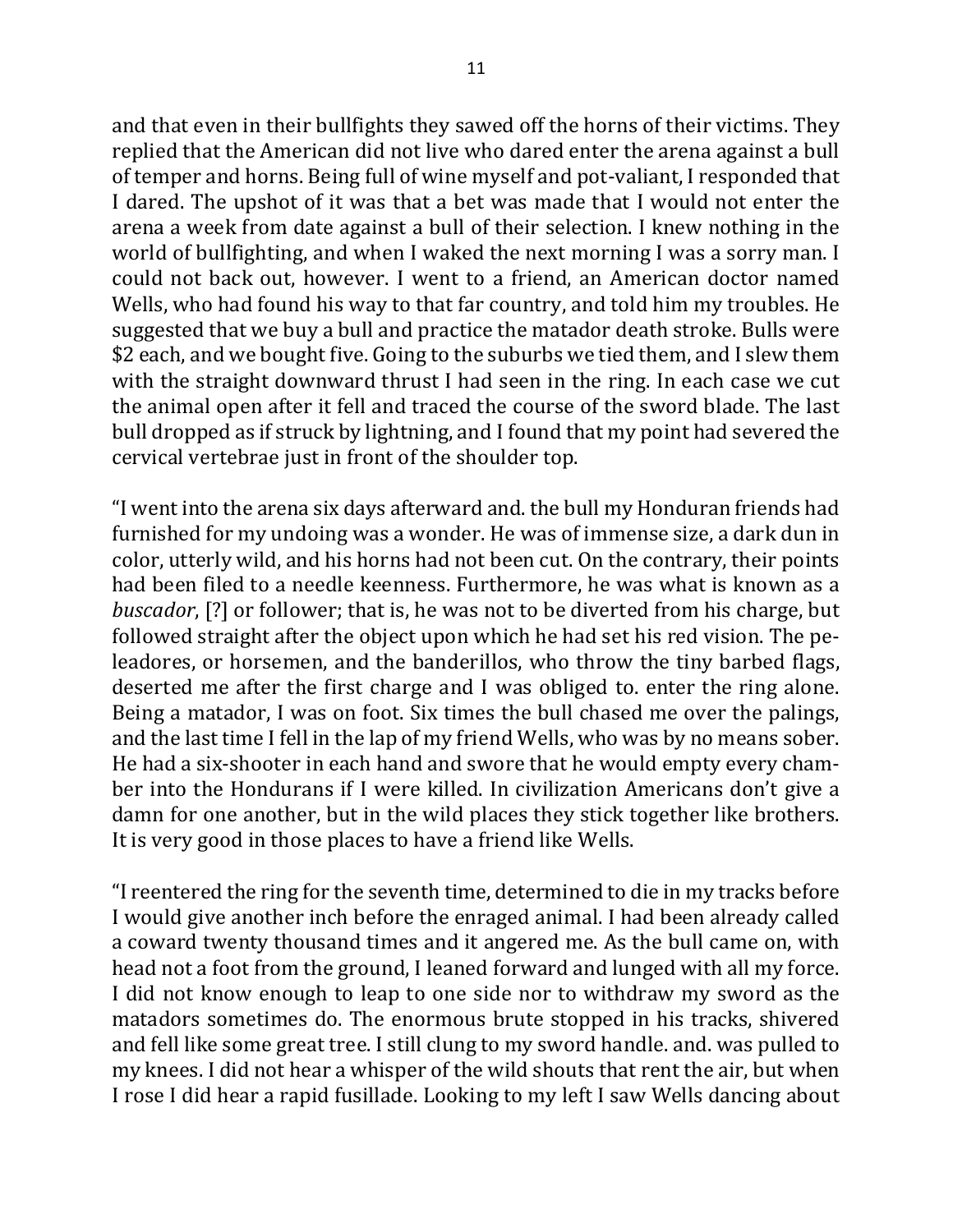his box on one leg, screaming at the top of his voice and working his six-shooters brilliantly straight up into the air. He was a good fellow and a brave. He. died of delirium tremens, cursing America, the land that gave him birth."

## FIGHTING IN MEXICO.

Being more of a popular hero than ever, Monstery made the mistake of dancing too often with Mrs. Guardiola, the Butcher's wife, and was sent to the front to fight Cardenas, a revolutionist, in the hope that he. would be killed. He was defeated, taken prisoner and tied to a tree. A revolutionist named Miguel was among the captors. Miguel had been valet to Dr. Wells. Monstery gave him his diamond studs to be cut loose that night. He was seen as the thongs fell from him, and was shot at by fifty soldiers, but, of course, not touched. He ran 300 yards to a wide stream, plunged into it, was swept over a waterfall, made his way through the foam at the bottom and floated quietly down for a mile or two. Gaining the further bank, he struck out through the forest in the direction of the San Salvador line, knowing that he would be killed if he returned to Guardiola. After weeks of incredible hardship, he reached San Miguel, and, the veriest vagabond in appearance, presented himself to Señor Antonio Blanco, a Spanish merchant of wealth and breeding, introducing himself as Tomas Monstery, the *maître d'armes.* His fame had gone through all of the Central American republics, and he was welcomed. Blanco gave a dinner in his honor that night to sixteen merchants, and each of them placed on the table an ounce of gold for the adventurer. As he says, "In the morning I was a loafer and at night I was a cavalier."

Then began the old life of sword instruction, swordplay, gold, gaming and love. Here he met his old friend Melo, whom he had last seen disguised as a servant and making his way to sea on a British ship after their defeat in Colombia. Melo was high in place in San Salvador, and the two men swore a blood brotherhood. One feature of their compact was that the survivor of the twain. should carry news of the other's death to relatives in person, no matter where they might be or how far the travel. Melo was a Venezuelan, an accomplished soldier, a man of high literary attainments and an adept in statecraft. Monstery has as a memento of him only his lance butt, which. he saw gallantly borne on fifty fields.

These two became such a power in San Salvador that they excited the alarm of Gerardo Barrios, the President. To quiet him and give him time to think better of them they took some soldiers and went into Costa Rica, where President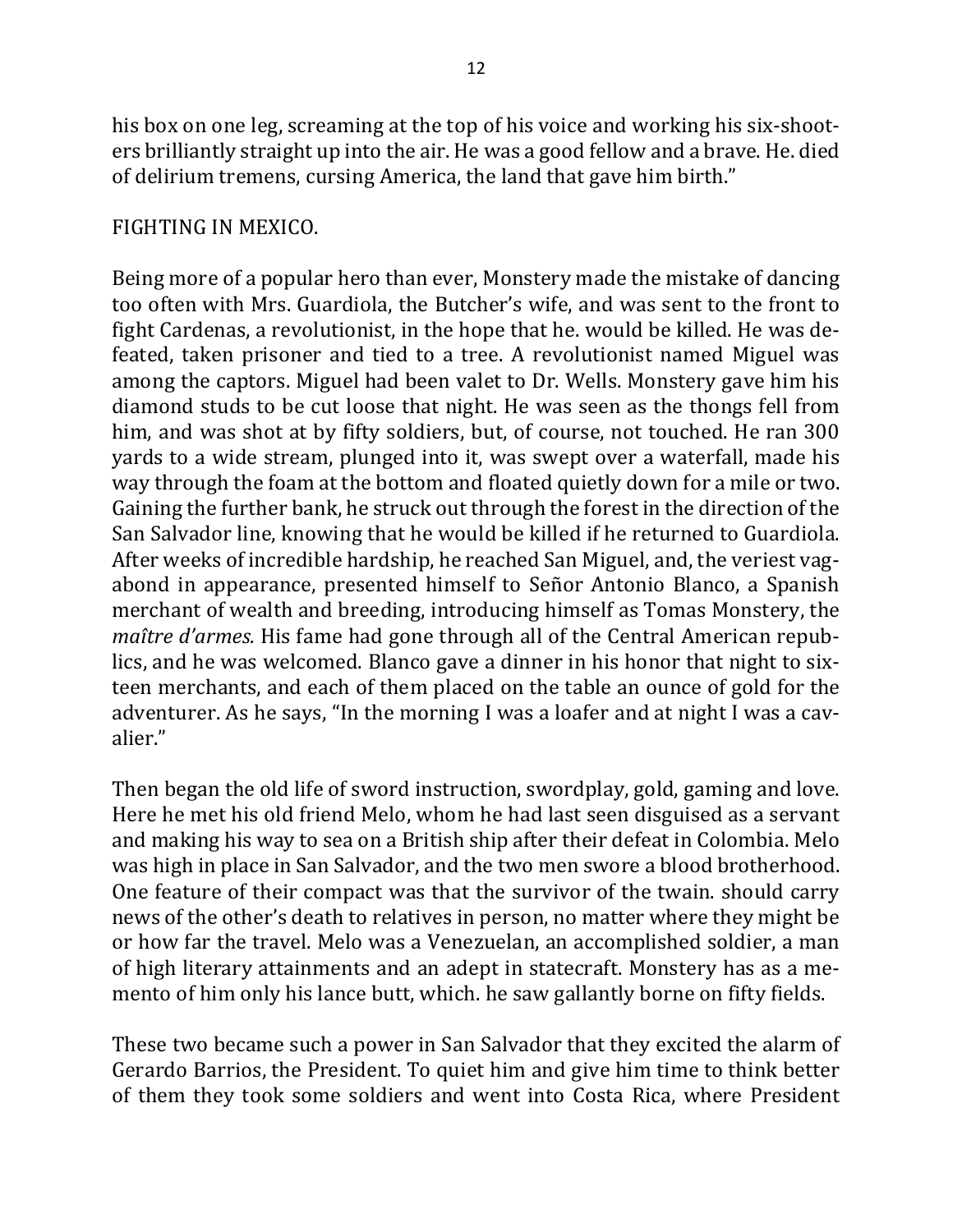Mora was combating a full-grown revolution. They were beaten. Mora was captured and shot. Melo and Monstery got back to San Salvador, after a hard chase, with little glory and a new assortment of wounds. Two weeks afterward they were notified by friends that Barrios had condemned them to death. They mounted their horses at 1 o'clock of a moonless night and rode hard for the Guatemalan frontier. They were pursued, but got across the line in safety. Here and there they picked up a man-at-arms until they had twelve in their train. With this trifling force they made their way across Guatemala into the state of Chiapas, Mexico.

Mexico was in the throes of a tremendous conflict between the Liberals and Conservatives, and for the time being the Conservatives were the under dogs. Melo and Monstery's band of twelve had met many parties of them, fleeing into Guatemala, and, as they were headed the other way, their Liberal tendencies were apparent, and many handsome fights resulted. In Chiapas the pair were welcomed by the Liberals and from Mexico City Melo received a commission as commanding General of Chiapas, and he made Monstery his chief of cavalry. Then began a long war against Miramon, the Conservative leader. There was a man named Ortega who had been the Chiapas Governor of Customs and whose peculations had run into the millions. He had been dismissed from office by the central Liberal Government and in revenge joined Miramon. He was a soldier and a valiant captain, as well as thief, and one of the. most murderous leaders in the history of that land of murder. His hundreds of followers were distinguished by a white cross worn on the left shoulder, and where the white crosses rode, there death and ruin were most plentiful. Against this General, Monstery and Melo were specially pitted. The American had at his command 331 cavalrymen, each of whom was trained to the nine and a master of his weapons. He had in addition a. force of 2,000 infantrymen, who were of little value to him, as Ortega adopted the guerrilla style of warfare. For months clash after clash strewed the Mexican soil with corpses. Ortega had amassed a large part of his plunder from churches. It consisted of gold pieces, and jewels stamped form chalices by his boot-heels. This treasure he had secreted in the mountains and it became Monstery's chief task to discover the hiding place. This he accomplished at last by means of spies and he moved on the rocky stronghold. Ortega was defeated and the treasure was captured, but the white cross bandit escaped with most of his men. Five days afterward he met Melo, defeated him, took Melo prisoner and executed him. Thirst for vengeance then took possession of Monstery and he resumed the pursuit with added zest. The last battle between the two occurred upon an elevated plateau, thick with chaparral. One side of it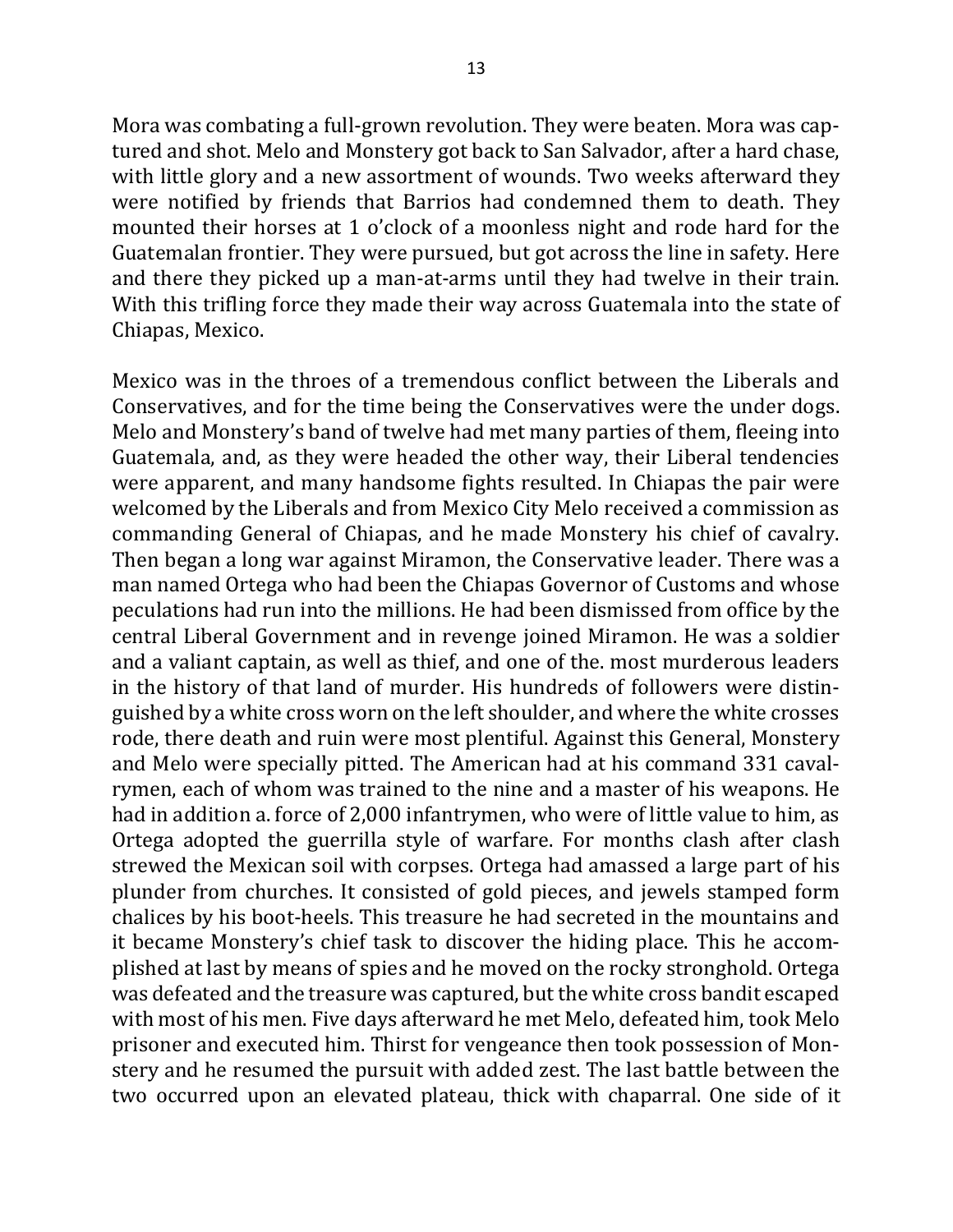sloped down to the country beneath. Ortega had been driven to the top and made his stand there. Monstery sent his men into the engagement and, with a few chosen troops, placed himself to one side of the slope and remained hidden in the trees, knowing that his foeman would endeavor to escape by that exit, and determined to cut him down with his own hand. When the battle had been in progress for an hour and the advancing tide of shouts showed that the Liberals were winning, Monstery saw a small detachment of cavalrymen, headed by an officer and bearing the white crosses on their shoulders, break through the edge of the chaparral and start at a hand [?] gallop down the slope. Convinced that it was his enemy at last rushing to destruction, Monstery gave the word of command, dropped the reins, struck his spurs home and dashed from his ambuscade to intercept the flight. For some reason his men did not follow him and he found himself facing a party of nine, headed by a young officer who was not Ortega. There was no time to rectify the mistake. Instantly the contending parties, ten to one, were deep in strife.

#### ONE AGAINST TEN.

Though it happened forty years ago, the old soldier of fortune cannot mention this affray without deep excitement. He rises from his chair and recounts its various phases with flashing eyes. He emptied three saddles with his revolvers before they closed in on him, and a fourth man fell before a thrust of his lance. The attacking party threw themselves from their horses, and. one of them stabbed his horse in the chest, piercing its heart. The animal fell, pinning its rider under it, and for a moment he lay at the mercy of his enemies. In five seconds, twenty blows fell on him. He was freed by the death struggles of his steed and hobbled to his feet. His left knee had been broken by the fall, and he stood on one leg, like a stork. His lance, too, had been smashed, but he still held to the business of it. As one of the white cross men turned to flee, Monstery levelled this broken bit of lance like a javelin and sent it through him at a distance of five yards, with such force that the spearhead projected a foot beyond the breast. The man fell upon his face, gasping. Balancing himself on one foot and partly braced by the dead body of his horse, against which he leaned, the master of arms drew the rapier, which had never failed him, and engaged his five adversaries. The young officer was first to fall before a lunge that caught him on the throat. A trooper who sprang in with clubbed musket was struck with such violence that the hilt thumped against his breast bone. As he fell the sword snapped. The other three leaped back out of reach of the terrible American and began reloading their muskets, intending to finish him at leisure. At this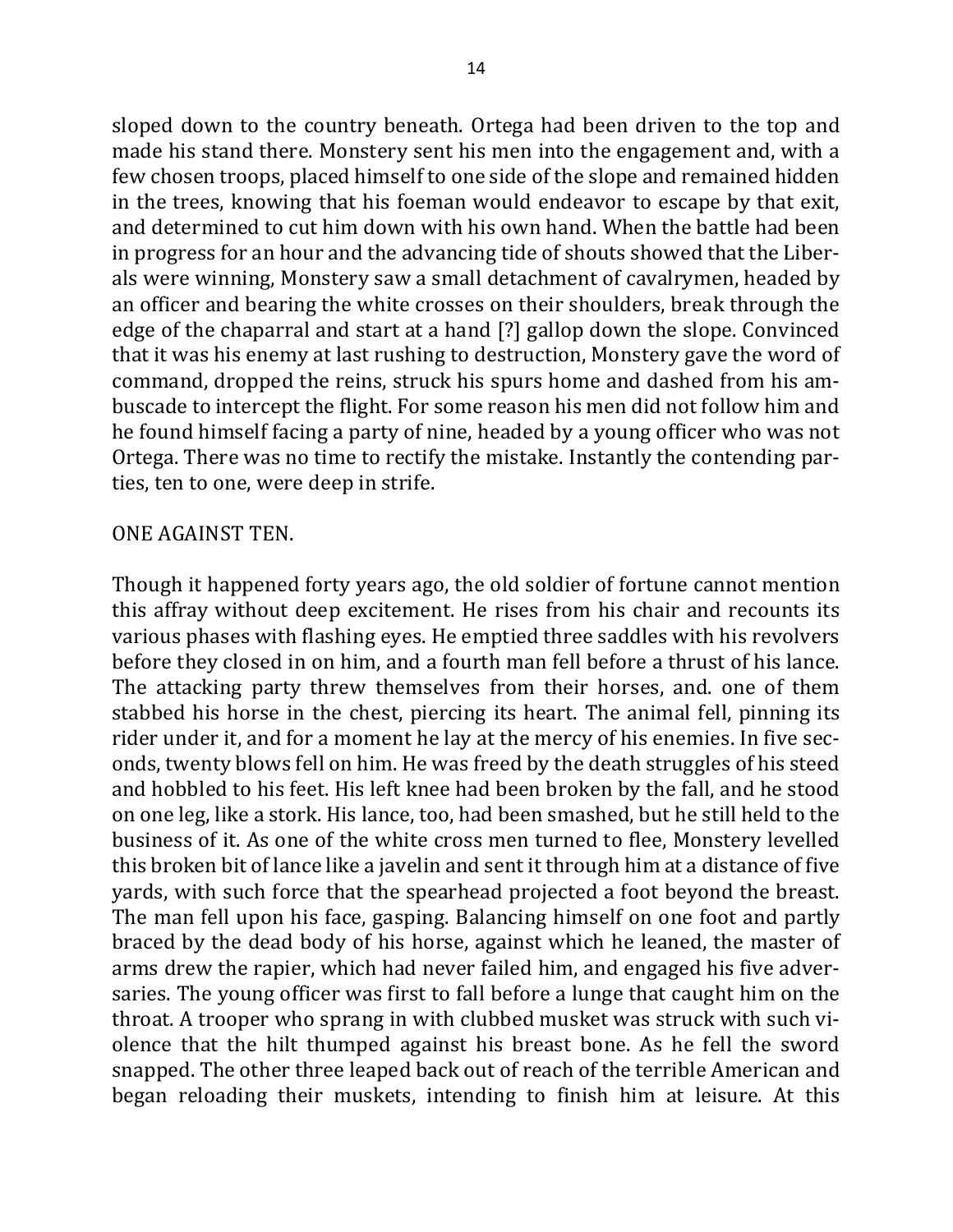juncture some of Monstery's victorious riders broke from the chaparral in pursuit of stragglers, and his assailants fled. The warrior did not see them. He had fainted. He does not know now what became of the men who were with him when he made his charge alone, nor why they deserted him. In this fight he had been struck in the chest by a spent ball, and was coughing blood. His sword hand was wounded. His left knee was broken. His brother officer, Melo, was dead. Ortega, for the twentieth time, had escaped. He decided to give up the pursuit.

### STORY OF A TREASURE.

From Ortega's treasure he had paid his soldiers liberally and had for his own portion near \$400,000 in gold and jewels. It was put into mule trunks, bound on the backs of Indian bearers and, himself seated in a chair strapped to a man's back, he took up his march for the Atlantic coast, hoping to find in one of the sea towns a competent physician. Near the ancient city of Palenque, it became necessary to cross a lake in a canoe. Knowing that the frail craft would not bear the weight of the men and, all of the metal, he separated the gold from the jewels, put it into four trunks, and, making a diagram of the place, buried it. The fifth trunk, containing gold and diamonds, was placed in a canoe. Among these jewels was the diadem of an Archbishop, stolen from some wealthy church by Ortega. Contrary to his custom, that bandit had not broken it to pieces. It was of massive gold, spangled with diamonds, sapphires and rubies, and was valued at \$65,000 [?]. At the frontier city of Petucalco, [sic, Pichucalco] ruled by a Governor and patrolled by a commander of his own appointing, Monstery stopped to rest. The Governor's name was Martinez; the military commander was Pancho Flores. Martinez gave a banquet, which Monstery attended. When he returned to his quarters he found that the back door had been broken open with a bayonet, while his dozen sentries stood about the front door, and his jewel trunk abstracted. He remained in Pichucalco three weeks, endeavoring to trace his property. He did find a Sergeant who told how he and companions had forced the door, acting under the command of Flores, and of how they had borne the trunk into the hills, where Flores broke it open and buried the treasure in places known only to himself, while they stood guard along the pathways.

"It was the rainy season," says Monstery, "and the mountain torrents were bank-full. I found the trunk as the Sergeant had said. The few papers still in had been beaten to mush by the falling water, yet, in the middle of the mass lay an open daguerreotype uninjured, and out of it smiled at me the face of my wife.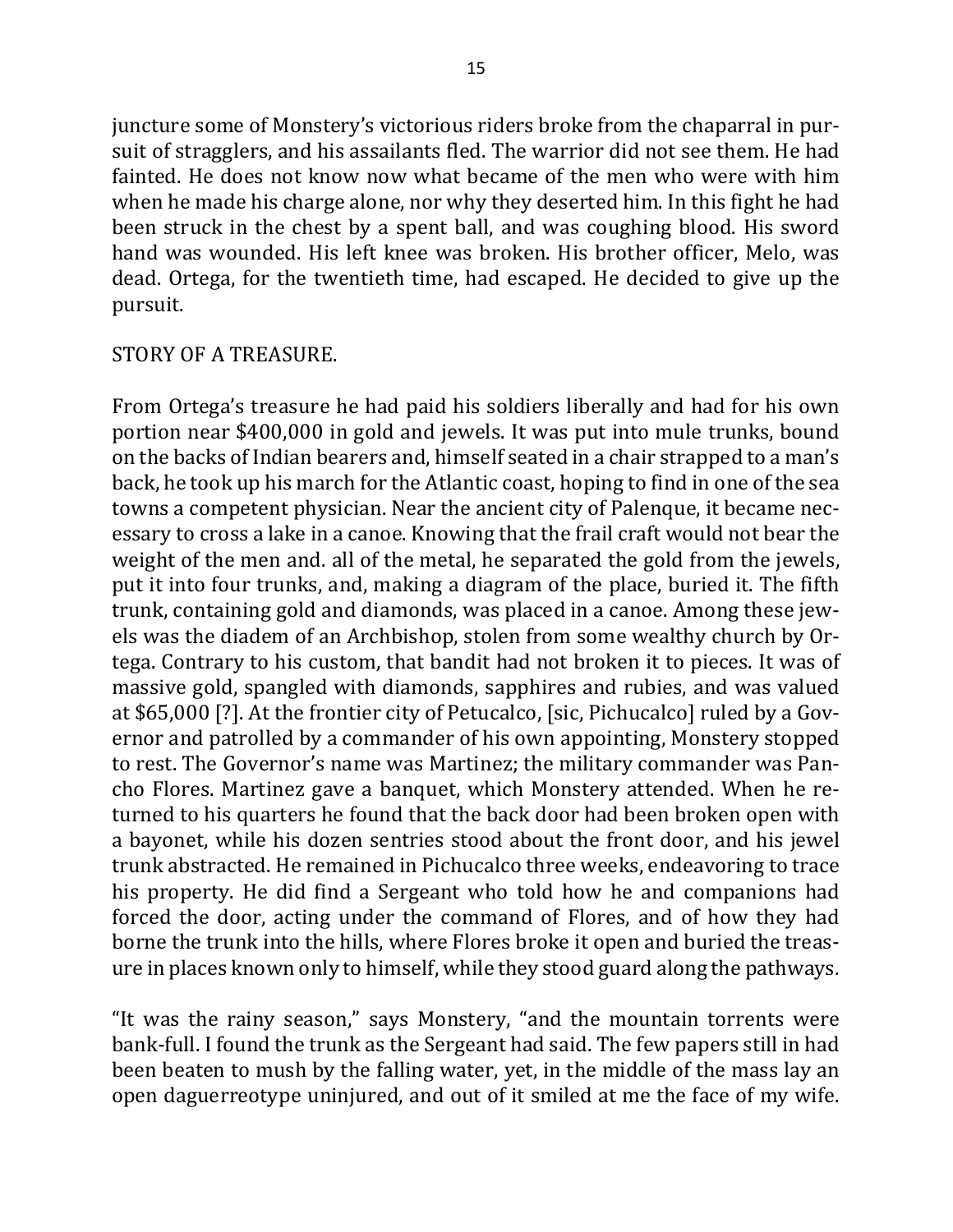The jewels, of course, were gone, and, among the papers that Flores had abstracted was the diagram showing the location of my buried trunks of gold. They are there yet, I make no doubt. No man can find them. I could not find them myself should I make the effort. That lake rises once each year and overflows the spot where they are hidden, and doubtless they are now under twenty feet of deposit. Twenty-five years ago, while in San Francisco and giving sword lessons to Bandmann, the actor, he told me that his brother, a civil engineer, had met a man of my name and military rank in Bolivia. As Bolivia is the only South American republic I have never visited I thought this singular. I met Bandmann's brother and he described the Col. Monstery he had seen down there. Instantly I recognized Pancho Flores, who had fled from Pichucalco years before. He had ascertained from my papers that I had never been in Bolivia, so he made for that country. He not only took my gold and jewels and papers, but he took my name, and as he was a fairly expert swordsman, though not by any means a phenomenon, I do not doubt that he made the title good against such fighters as he could meet there."

As a member of the American Legion, so called, in the city of Mexico, after the death of the Austrian [Archduke Maximilian of Austria, Emperor of Mexico, executed 1867], Monstery fought his last duel. It was in 1868 [?] against Ramon Valdez, a Colonel in the Mexican Army. Valdez had made public reflections against America and Americans and. the fiery fighter in fifty wars resented it with a blow. The weapons were six-shooters, distance thirty yards, advance at the word and fire at will. At the first crack of Monstery's pistol the Mexican's right arm dropped and hung to a shattered shoulder. That ended the quarrel.

### COL. MONSTERY'S OLD AGE.

Since that time, Thomas Hoyer Munster Monstery has been simply a *maître d'armes*. He has trained men for duels, but has not fought. It was he who, twenty-six years ago, prepared Col. Gansey for his duel with Gen. Fordelli on Long Island. The weapons were sabers and, at the first pass, Fordelli's sword arm was split from the elbow to the wrist. Since 1870 the great swordsman has met the champions of all nations and suffered no defeats. In 1893, when 79 years old, he met Pini, the great Italian, at the World's Fair, and made it an even break. He still gives fencing lessons, working for hours each day, and apparently has lost nothing of his skill or agility. There is no food which his iron stomach does not digest. After frankfurters, sauerkraut and beer at 3 in the morning, he sinks into the dreamless sleep of infancy. All liquors are alike to him. Weathers,